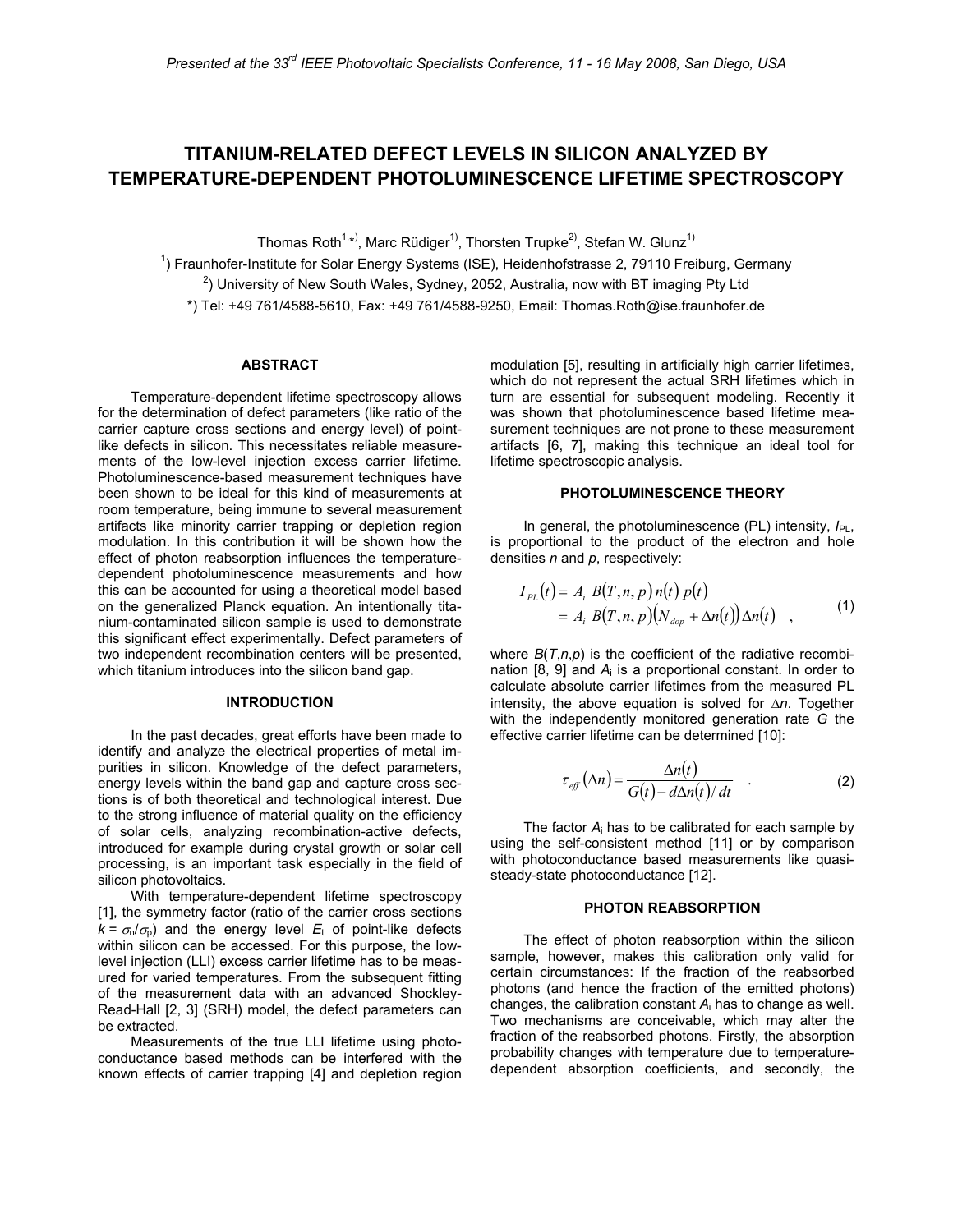optical path length of the PL photons within the sample influences the absorption probability. This optical path length depends on the position of the detector and the carrier distribution within the sample, which itself depends on the carrier lifetime and the generation profile. In contrast to measurements at room temperature, where photon reabsorption can be neglected under most circumstances [13], simulations have revealed that it is more severe under elevated temperatures [14] and has to be taken into account for temperature-dependent lifetime spectroscopy (see also Fig. 1).



*Fig. 1: Schematic of the quasi-steady-state photoluminescence (QSS-PL) measurement setup. The sample is mounted within a liquid nitrogen cooled cryostat allowing temperatures from 77 K to approximately 590 K to be accessed. The sample is illuminated from the front using an appropriate LED light source. The generation rate is determined independently using an external reference cell while the emitted photoluminescence photons of the sample are detected from the rear using a silicon sensor. Due to the temperature-dependent photon reabsorption the intensity of PL light being emitted depends on the depth within the sample where it originates from (the two extreme cases are shown in the above figure).* 

To distinguish the influence of the photon reabsorption from other optical parameters during calibration, it is appropriate to separate the calibration factor *A*i into two parts:

$$
A_i = B_i \xi_i(T, \tau) \quad , \tag{3}
$$

where *B*i depends on the optical parameters of the sample and the sensor geometry while  $\xi$  accounts for the influence of the changing photon reabsorption within the sample ( $T$  represents the temperature and  $\tau$  the carrier lifetime).

Based on the generalized Planck equation [15] for radiative recombination, these reabsorption effects can be taken into account analytically, resulting in a samplethickness-dependent correction matrix ξi(*T*,τ) [14]. With this correction matrix, the calibration is valid for different temperatures and carrier lifetimes, even if  $B_i$  is calibrated only at one given temperature and carrier lifetime.

## **EXPERIMENTAL SETUP & SAMPLE PREPARATION**

In our experimental setup (see Fig. 1) [16] the sample is illuminated from the front by a LED light source  $(\lambda = 810 \text{ nm})$ . Radiative recombination of photogenerated carriers within the sample results in the emission of photoluminescence, which is detected by a photodetector located on the rear of the sample. The generation rate is determined from the incident light intensity, which is monitored separately using a calibrated reference cell. For temperature-dependent measurements a liquid nitrogen cooled cryostat was integrated into the PL measurement system, allowing temperatures from 77 K to approximately 590 K to be accessed.

The silicon floatzone (FZ) sample (thickness 600 µm) investigated in this contribution was intentionally contaminated with titanium (Ti) during solidification and has a boron base doping concentration of  $N_A = 1.6x10^{15}$  cm<sup>-3</sup> ( $\rho$  = 8.5  $\Omega$  cm). To minimize the effect of surface recombination on the effective carrier lifetime, the sample has been passivated by a 70 nm silicon-nitride  $(SiN<sub>x</sub>)$  layer deposited via plasma-enhanced chemical vapor deposition on both sides of the wafer, resulting in a very low surface recombination velocity [17].

## **MEASUREMENT RESULTS**

Calibration of the PL signal was accomplished by comparing the measurement data at 304 K with quasisteady-state photoconductance measurements. All subsequent corrections due to photon reabsorption were performed in relation to this calibration. Based on the measured optical reflectance of the sample and the sample thickness and doping concentration, simulations have been carried out in order to obtain the reabsorption correction factors ξi dependent on different carrier lifetimes and temperatures (see Fig. 2).



*Fig. 2: Calculated temperature- and carrier lifetime dependent correction factors* ξ*i for the 600 µm thick titaniumcontaminated silicon sample. For the calculations, the generalized Planck equation was used.*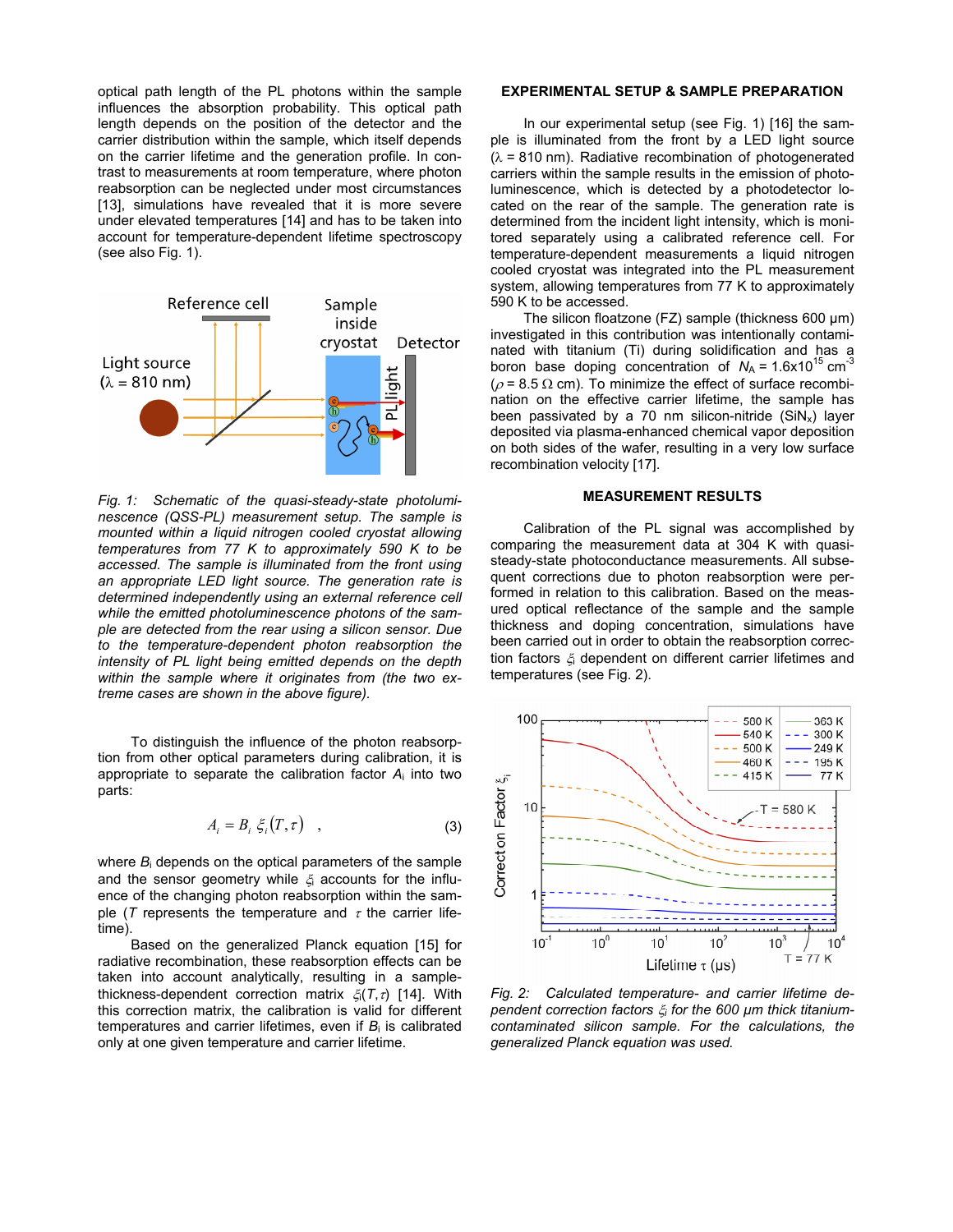

*Fig. 3: Measured temperature-dependent low-level injection lifetime (TDLS) of the titanium-contaminated silicon sample. The data have been measured using the improved PL setup with the integrated cryostat. The triangles represent the original measurement data, while the circles represent the data which are corrected for the temperature- and lifetime-dependent photon reabsorption within the silicon. The lines represent the modeled data that have been obtained using a least square fit of a SRH-model featuring two independent defect levels.* 

The uncorrected temperature-dependent low level injection lifetimes of the titanium-contaminated silicon sample were acquired using a constant calibration factor, without taking photon reabsorption effects into account. These values are shown in Fig. 3 as triangles [16]. Artifacts like a local minimum around  $T = 100^{\circ}$ C, which can not be explained by SRH theory, are observed. The ξcorrected data, which include the effect of photon reabsorption, are shown in Fig. 3 as circles. The strong influence of photon reabsorption on the measured lifetimes is obvious.

In contrast to the uncorrected data, the corrected data can be fitted using a SRH-model featuring two defect centers, which are dominating the lifetime in different temperature regions (dashed and dotted lines in Fig. 3).

The superposition of these two defect centers (solid line in Fig. 3) agrees very well with the corrected measurement data.

Combining these modeling results with injectiondependent lifetime spectroscopic analysis (see Fig. 4), we were able to extract the defect parameters of the two independent recombination-active defect levels being related to titanium in this sample using the defect parameter solution surface (DPSS) method [1]. The results are summarized in Tab. 1. The defect level at  $E_C - 0.24$  eV deduced here from lifetime spectroscopy agrees very well with a defect level found in DLTS measurements [18]. In addition, a deep defect level at  $E_C$  - 0.49 eV was found which was not observed in DLTS measurements, showing the excellent sensitivity of lifetime spectroscopy for recombination-active defects.



*Fig. 4: Measured injection-dependent excess carrier lifetimes of the titanium-contaminated silicon sample. The data have been acquired using a standard QSSPC [12]. Abnormal high lifetimes have been measured below an injection density of 1x1013 cm-3, which have been rejected for subsequent modeling. The lines represent the modeled data that have been obtained using a least square fit of a SRH-model featuring two independent defect levels.* 

*Tab. 1: Reported energy levels for titanium in silicon. The data have been evaluated by means of deep-level transient spectroscopy (DLTS) or lifetime spectroscopy (LS). While the DLTS technique is capable of measuring the minority carrier capture cross section, the LS techniques can determine the ratio of the carrier cross sections, known as symmetry factor k.* 

| <b>Energy level</b><br>$E_t$ (eV) | Capt. cross sect.,<br><b>Symmetry factor</b>             | <b>Technique</b>       | <b>Reference</b> |
|-----------------------------------|----------------------------------------------------------|------------------------|------------------|
| $E_C - (0.08 \pm 0.01)$           | $\sigma_{\rm n}$ = 3.5x10 <sup>-14</sup> cm <sup>2</sup> | <b>DLTS</b>            | Graff [18]       |
| $E_c - (0.24 \pm 0.03)$           | $k = 7650$                                               | <b>IDLS &amp; TDLS</b> | this work        |
| $E_C - (0.27 \pm 0.01)$           | $\sigma_{\rm n}$ = 1.3x10 <sup>-14</sup> cm <sup>2</sup> | <b>DLTS</b>            | Graff [18]       |
| $E_c - (0.49 \pm 0.03)$           | $k = 25 \pm 12$                                          | <b>IDLS &amp; TDLS</b> | this work        |
| $E_V$ + (0.289 ± 0.005)           | $k = 12.0 \pm 0.7$                                       | $N_{\text{dop}}$ -IDLS | Rein $[1]$       |
| $E_V$ + (0.28 ± 0.01)             | $\sigma_{\rm p}$ = 1.9x10 <sup>-16</sup> cm <sup>2</sup> | <b>DLTS</b>            | Graff [18]       |